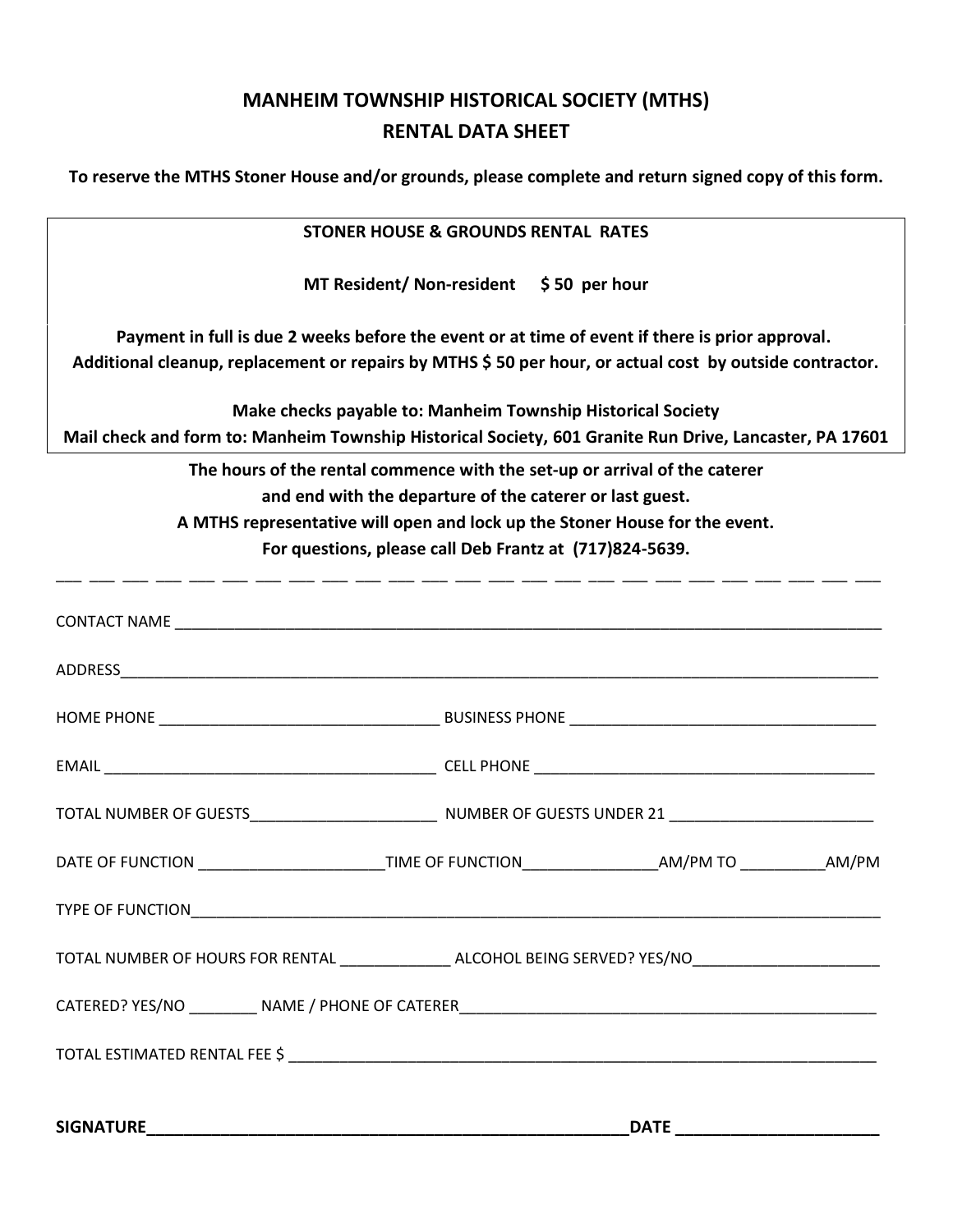## **MTHS STONER HOUSE RENTAL POLICIES**

1.) **Setup and Cleanup** – Setup and tear down of tables and chairs are the responsibility of the renter. The renter may setup and decorate prior to the start, but the time must be included in rental fee. The renter will be responsible for all decoration and cleanup of same at conclusion of the event.

2.) **Rehearsal** – If you are holding an event that requires or you would like to have a rehearsal, please make arrangements for it by contacting MTHS, Deb Frantz at (717)824-5639.

3.) **Phone Service** – There is no phone available at the Stoner House.

4.) **Dressing Room Facilities** – The Stoner House does have a dressing room upon request. If this room is not available, there is a restroom.

5.) **Alcohol Service** – The renter is responsible for all guests who consume alcohol at their event. Please use good judgment and enlist the assistance of qualified bartenders if you are serving alcohol. Alcohol must be terminated at the written scheduled end time of your event. Alcohol consumption is limited to the house and grounds area. The serving of alcohol is restricted to those 21 years of age or older and is the complete responsibility of the renter. ALCOHOL CAN NOT BE SOLD IN A PACKAGE OR AS A PART OF A MEAL OR ENTRANCE TICKET AS A PART OF THE EVENT. It can only be provided to the renter's guest as part of the event.

6.) **Decorating Restrictions** – All decorations used within the Stoner House must be fireproof and are subject to the approval of the MTHS. NO OPEN FLAME DECORATIONS, PROPERTIES, OR EQUIPMENT WILL BE PERMITTED. Decorations are to be removed by the renter immediately following the event. Attachment of decorations must be discussed and approved by MTHS.

7.) **Tent Rentals** – MTHS does not provide or rent tents. If you need or want to use a tent, please notify the Recreation Department at (717)290-7180 as soon as possible to work out the details.

8.) **Parking** – Please park in designated parking areas beside and behind the Stoner House. No parking is allowed on grounds.

9.) **Rental Fees** - Estimated rental fees are due 2 weeks prior to your event or at time of event if there is prior approval. Please remember that rental fees begin with the arrival of the caterer or first guest and end with the departure of the caterer or last guest. Please check with your caterer on the amount of time required for food set up and clean up after your event. Make checks payable and remit to: Manheim Township Historical Society, 601 Granite Run Drive, Lancaster, PA 17601.

10.) **Lost or Stolen Items** – The Manheim Township Historical Society is not responsible for any items owned or used by renters/guests before, during, or after the event, such as personal items, food, beverage, decorations, tents, or equipment.

11.) **Smoking** - SMOKING IS PROHIBITED IN THE HOUSE AND ON THE GROUNDS.

12.) **Contract** – This Rental Data Sheet and the Facility Rental Agreement constitute a license to use the building and/or grounds solely for the purpose specified herein and for the time specified herein.

13.) **Security Deposit** – A deposit of \$50 will be required at the time of reservation.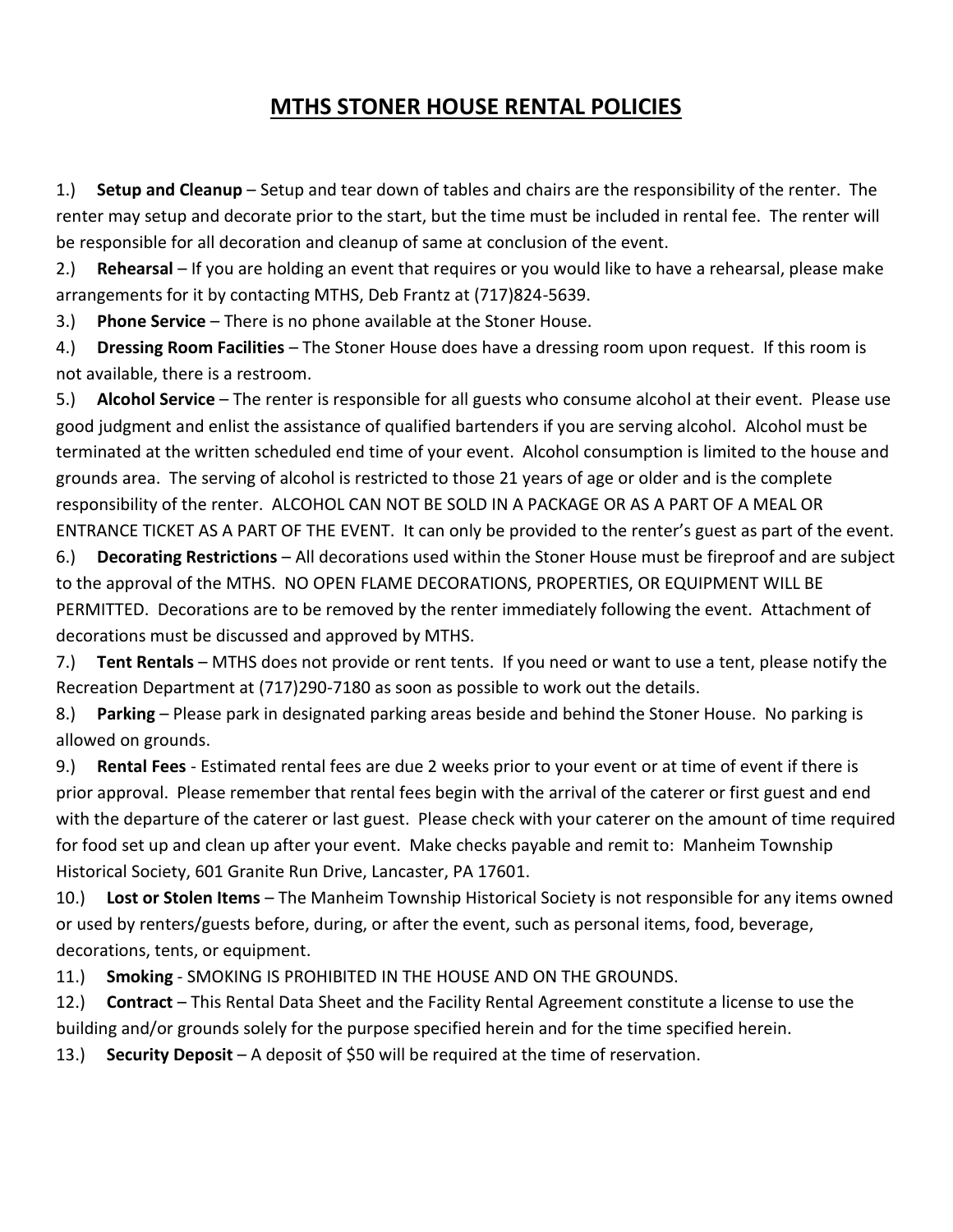## **MANHEIM TOWNSHIP HISTORICAL SOCIETY (MTHS) STONER HOUSE RENTAL AGREEMENT**

| DATE OF EVENT                                                                              | <b>RENTER</b> |    |                          |
|--------------------------------------------------------------------------------------------|---------------|----|--------------------------|
| THIS RENTAL AGREEMENT is made this                                                         |               | 20 | between MANHEIM TOWNSHIP |
|                                                                                            | dav of        |    |                          |
| HISTORICAL SOCIETY, 601 GRANITE RUN DRIVE, LANCASTER, PA 17601 and the undersigned renter. |               |    |                          |

INTENDING TO BE LEGALLY BOUND, MTHS rents to Renter and Renter takes from MTHS, the property described below upon all the terms, covenants, and conditions described in the Rental Data Sheet and MTHS Rental Policies, attached hereto and as hereinafter set forth.

1.) **Property**. The property subject to this Agreement is the Stoner House and /or the specified grounds around the Stoner House.

2.) **Rent.** The rent for the Stoner House and grounds is set forth on the Rental Data Sheet. The estimated cost shall be paid in full 2 weeks prior to the event or at the time of the event with prior approval. Any additional fees due hereunder shall be paid by Renter to MTHS immediately upon request.

3.) **Hours of Rental.** The rental is for the period set forth on the Rental Data Sheet. If the Renter has not fully vacated by the time set forth on the Rental Data Agreement, Renter shall pay MTHS the overtime charges set forth on the Stoner House Rental Fee Schedule for each hour or portion thereof beyond such period that the Stoner House has not been vacated.

4.) **Cancellation.** If the Renter terminates this Agreement more than 2 weeks prior to the event, the fee will be returned, less a \$25 administrative fee.

5.) **Alcoholic Beverage Policy.** It is the policy of MTHS that alcoholic beverages shall not be served to persons under the age of 21 years at the event. For any event at which persons under the age of 21 are expected to be in attendance, MTHS shall require the Renter to provide 1 monitor, supplied and responsible to the Renter who shall be authorized to enforce this policy.

 **Alcohol Service** – The Renter is responsible for all guests who consume alcohol at their event. A licensed bartender shall be engaged if you are serving alcohol and shall provide MTHS with a liquor liability insurance certificate.

 Alcohol service shall be terminated 15 minutes prior to the scheduled end time of your event. Alcohol consumption is limited to the Stoner House and grounds.

ALCOHOL SHALL NOT BE SOLD IN A PACKAGE OR AS PART OF A MEAL OR ENTRANCE TICKET AS A PART OF THE EVENT. It shall only be provided to the Renter's guests as part of the event.

## 6.) **Care of Property**.

 (a.) At all times during the rental period, Renter shall take all actions necessary to maintain the Stoner House Property and Personal Property in good order and repair. Renter shall pay for all repairs to the Stoner House Property and Personal Property and other parts of the Manheim Township's Property which are necessitated by any acts or lack of due care on the part of the Renter, its guests or invitees. Museum displays should remain untouched.